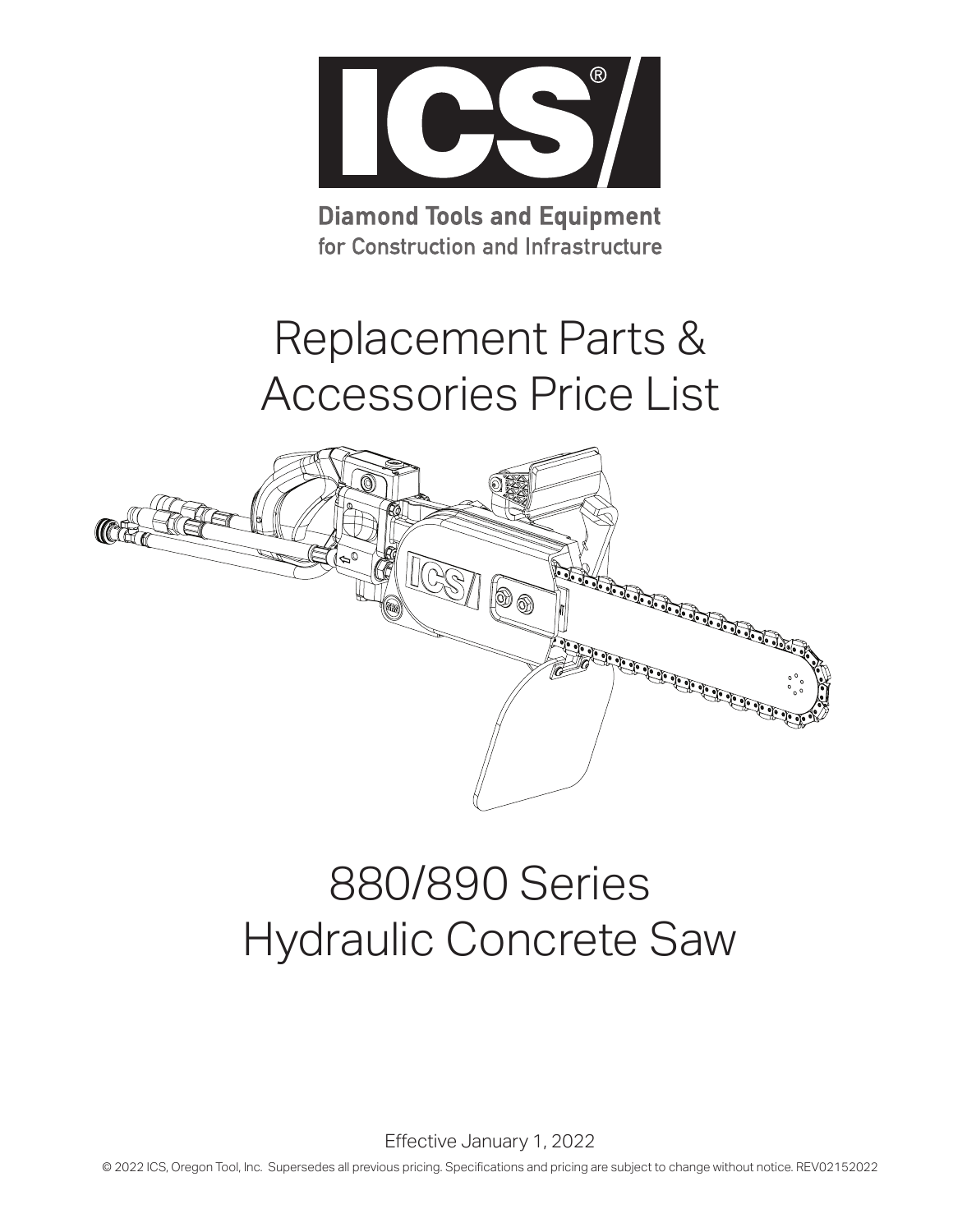### TABLE OF CONTENTS 880/890 Series Hydraulic Concrete Saw

| <b>ITEM DESCRIPTION</b>                           | PAG- |  |
|---------------------------------------------------|------|--|
|                                                   |      |  |
| 880/890 Series Hydraulic Saw Service Parts & Kits |      |  |
|                                                   |      |  |
| 880/890 Series Hydraulic Saw Assembly             |      |  |
|                                                   |      |  |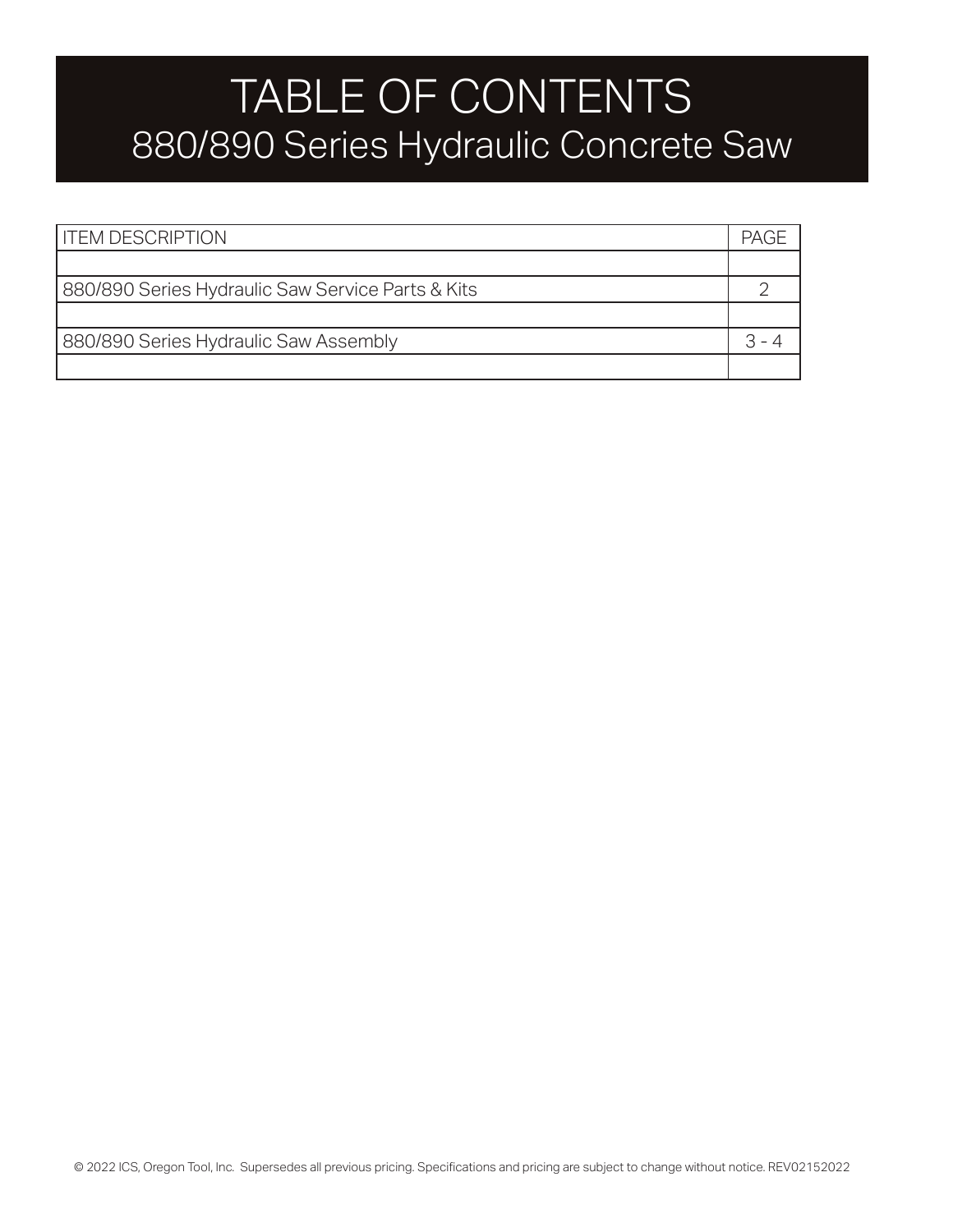## SERVICE PARTS & KITS 880/890 Series Hydraulic Concrete Saw

| Part No. | <b>Description</b>                                                                                    |         |  |
|----------|-------------------------------------------------------------------------------------------------------|---------|--|
| 70619    | 880/890 SeriesTensioning Scrench, Hydraulic Saws                                                      |         |  |
| 71526    | 880/890 Series Hydraulic Valve Spool Kit                                                              |         |  |
| 72296    | 880/890 Series Hydraulic Valve Seal Kit                                                               |         |  |
| 72347    | 880/890 Series Hydraulic Trigger Lock-Out Spring & Pin Kit                                            |         |  |
| 506026   | 880/890 Series Hydraulic Trigger & Lock-Out Kit                                                       | \$45.55 |  |
| 507407   | 880/890 Series Hydraulic Front Handle Fastener Kit                                                    |         |  |
| 518869   | 880/890 Series Hydraulic Water Valve Kit, includes clip, plunger, spring, ball & water bridge spindle |         |  |
| 528594   | 880/890 Series Motor Seal Kit                                                                         |         |  |
| 540291   | 880/890 Series Side Cover Gasket                                                                      |         |  |
| 72342    | 880/890 Series Hydraulic Motor Bolt Kit                                                               |         |  |
| 72344    | 880/890 Series Valve Bolt Kit                                                                         |         |  |
| 566059   | 880/890 Series Water Shut-off Valve Kit                                                               | \$76.70 |  |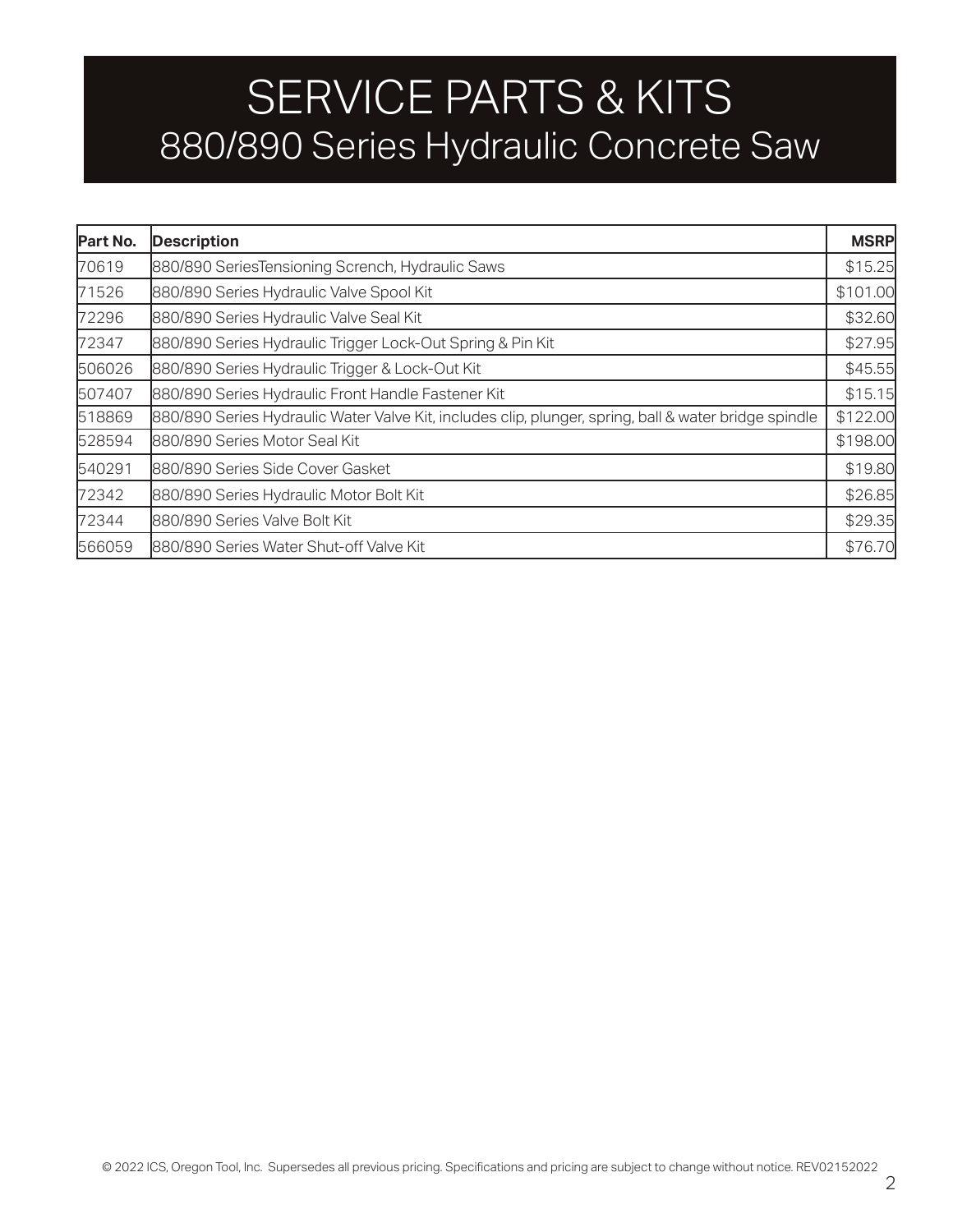#### 880/890 SERIES • SAW ASSEMBLY • EXPLODED VIEW

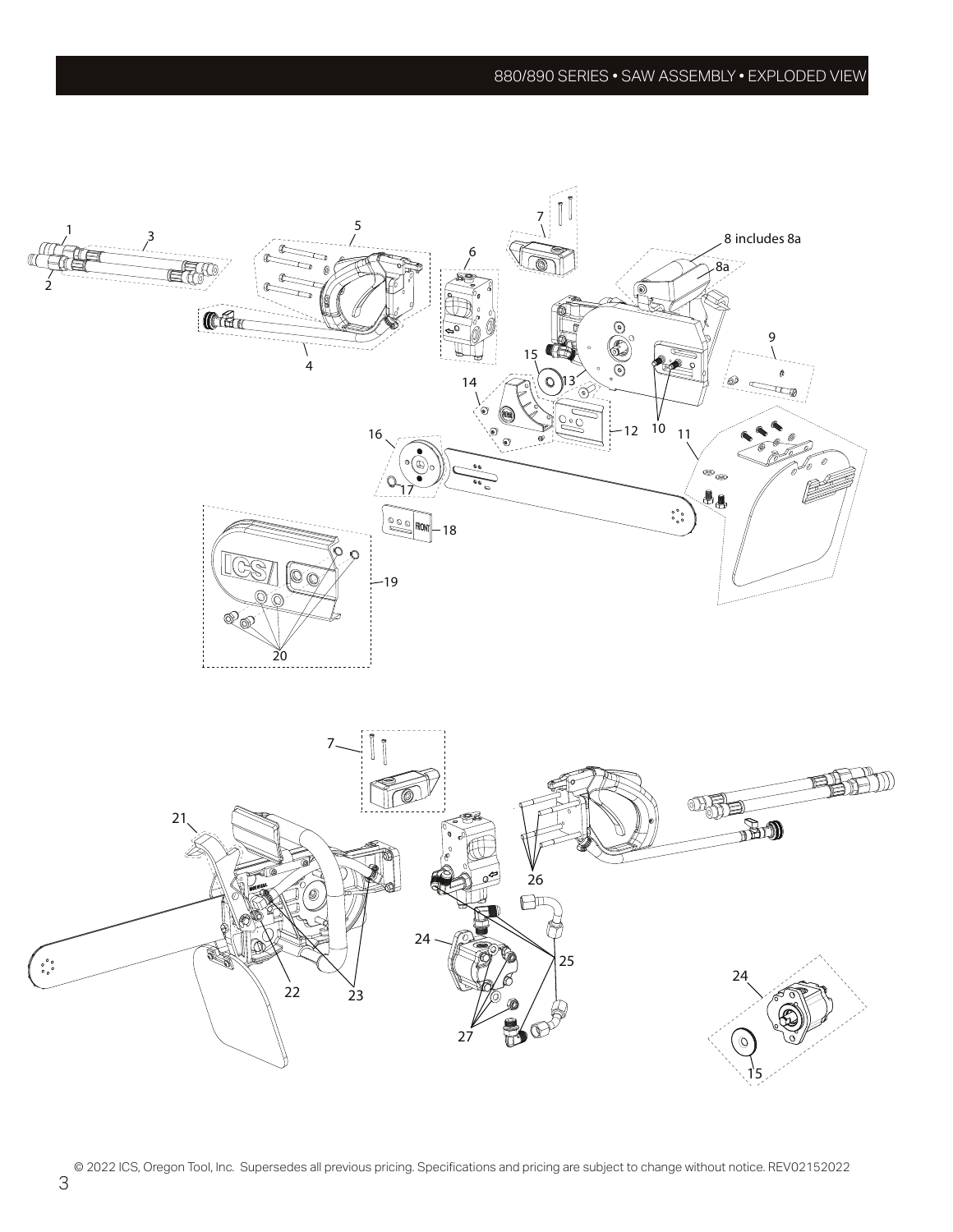#### 880/890 SERIES • SAW ASSEMBLY • PARTS

| Key #          | Part No. | <b>Description</b>                                                                                     | <b>MSRP</b> |
|----------------|----------|--------------------------------------------------------------------------------------------------------|-------------|
|                | 71916    | 880/890 Series QD, Female, with O-Ring, Kit (hose not included)                                        | \$99.50     |
| $\overline{2}$ | 71917    | QD Male with O-Ring (hose not included)                                                                | \$56.90     |
| 3              | 70629    | 880/890 Series Hydraulic Pigtail Kit 1' hoses (set of 2 hoses,<br>QD's included)                       | \$178.00    |
| 3              | 566556   | 880/890 Series Hydraulic Hose Whip 8' (one hose only, does not include<br>Quick Disconnects) Not shown | \$106.00    |
| 4              | 566059   | 880/890 Series Water Shut-off Valve Kit                                                                | \$76.70     |
| 5              | 565316   | 880/890 Series Rear-Handle Replacement Kit                                                             | \$255.00    |
| 6              | 528553   | 880/890 Series Hydraulic Valve Replacement                                                             | \$663.00    |
| 17             | 565317   | 880/890 Series Valve Cover Kit with levels, Black                                                      | \$143.00    |
| 8              | 71153    | 880/890 Series Front Handle Kit (includes 8a) - 8gpm (30 lpm)                                          | \$188.00    |
| 8a             | 74586    | 880/890 Series Front Hand guard Kit - 8 gpm (30 lpm)                                                   | \$43.95     |
| 8              | 71536    | 880/890 Series Front Handle Kit (includes 8a) - 12gpm (45 lpm)                                         | \$188.00    |
| 8a             | 517874   | 880/890 Series Front Hand guard Kit - 12 gpm (45 lpm)                                                  | \$42.95     |
| 9              | 70636    | 880/890 Series Tensioner Kit                                                                           | \$72.05     |
| 10             | 72349    | 880/890 Series Series Bar Mounting Studs                                                               | \$70.95     |
| 11             | 576336   | 880/890 Series Series Mud Flap Assembly                                                                | \$125.00    |
| 12             | 70627    | 880/890 Series Bar Mount Cover Plate                                                                   | \$26.85     |
| 13             | 528562   | 880/890 Series Main Frame                                                                              | \$404.00    |
| 14             | 512592   | Baffle Drain Replacement Kit                                                                           | \$103.00    |
| 15             | 528563   | 880/890 Series External Shaft Seal Kit                                                                 | \$67.40     |
| 16             | 565065   | 880/890 Series Drive Sprocket (includes snap ring)                                                     | \$263.00    |
| 17             | 549796   | 880/890 Series Snap Ring Kt                                                                            | \$6.00      |
| 18             | 70628    | 880/890 Series Bar Retaining Plate                                                                     | \$38.45     |
| 19             | 528564   | 880/890 Series Side Cover Replacement Kit                                                              | \$227.00    |
| 20             | 70639    | 880/890 Series Cover Retaining Nuts (set of 2)                                                         | \$62.95     |
| 21             | 70641    | 880/890 Series WallWalker Replacement Kit                                                              | \$268.00    |
| 22             | 70640    | 880/890 Series WallWalker Spring                                                                       | \$24.60     |
| 23             | 72346    | Front Water Hose Kit                                                                                   | \$29.35     |
| 24             | 564962   | 880/890 Series Hydraulic Motor Replacement Kit - 8 gpm (30 lpm)                                        | \$681.00    |
| 24             | 564983   | 880/890 Series Hydraulic Motor Replacement Kit - 12 gpm (45 lpm)                                       | \$681.00    |
| 25             | 532400   | 880/890 Series Hydraulic Plumbing Replacement Kit                                                      | \$105.00    |
| 26             | 72344    | 880/890 Series Valve Bolt Kit                                                                          | \$29.35     |
| 27             | 72342    | 880/890 Series Motor bolt kit (x2)                                                                     | \$26.85     |